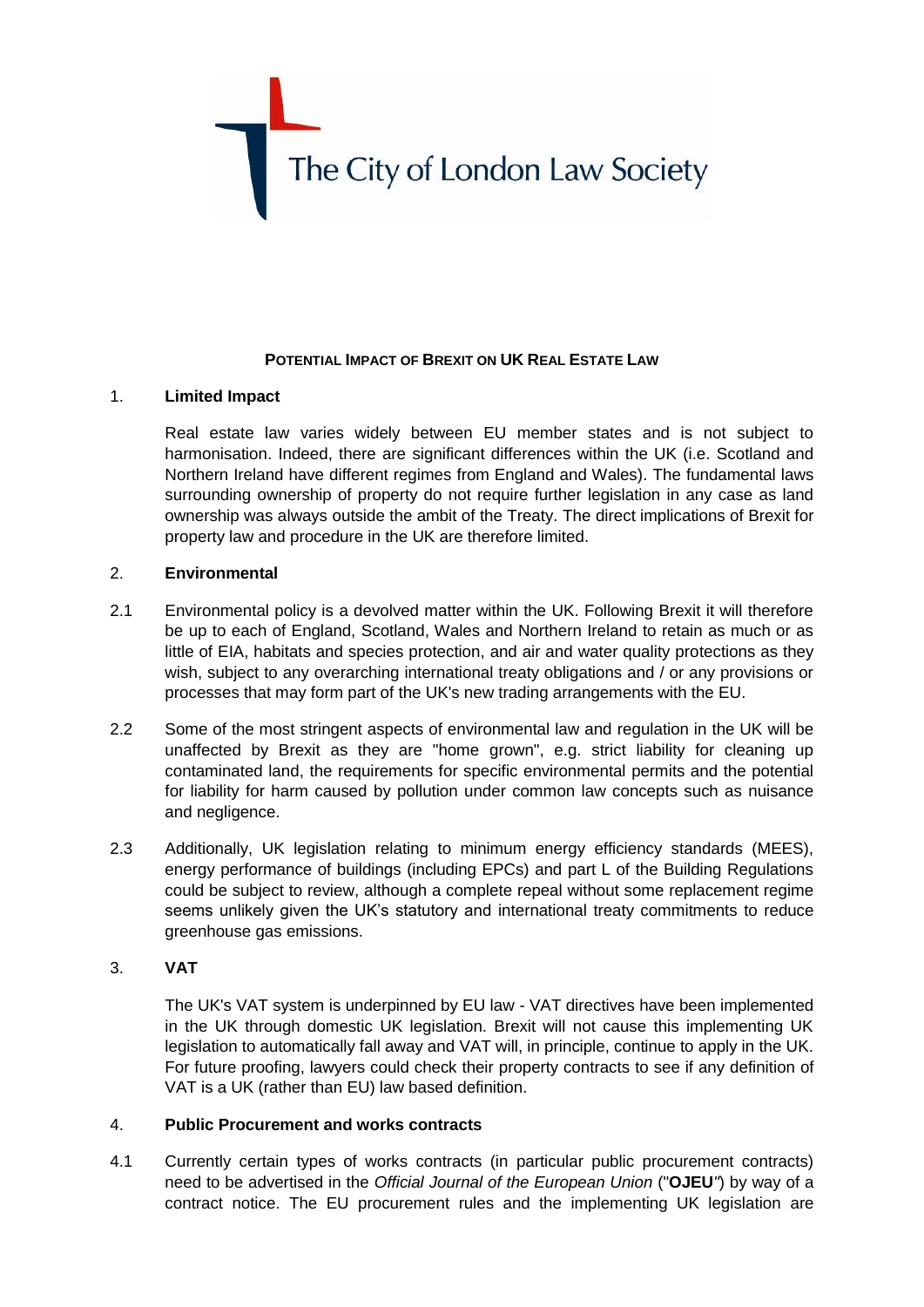designed to ensure that contracts are awarded fairly, transparently and without discrimination on the grounds of nationality and that all potential bidders are treated equally.

4.2 Following Brexit the UK may choose to remove "red tape" by repealing those aspects of the Public Contract Regulations that require UK entities to follow the OJEU notice process. However, it is unlikely that the PCC Regulations will be repealed in their entirety as they deal with transparency, fairness and procedures for public procurements in the UK more generally.

City of London Land Law Committee